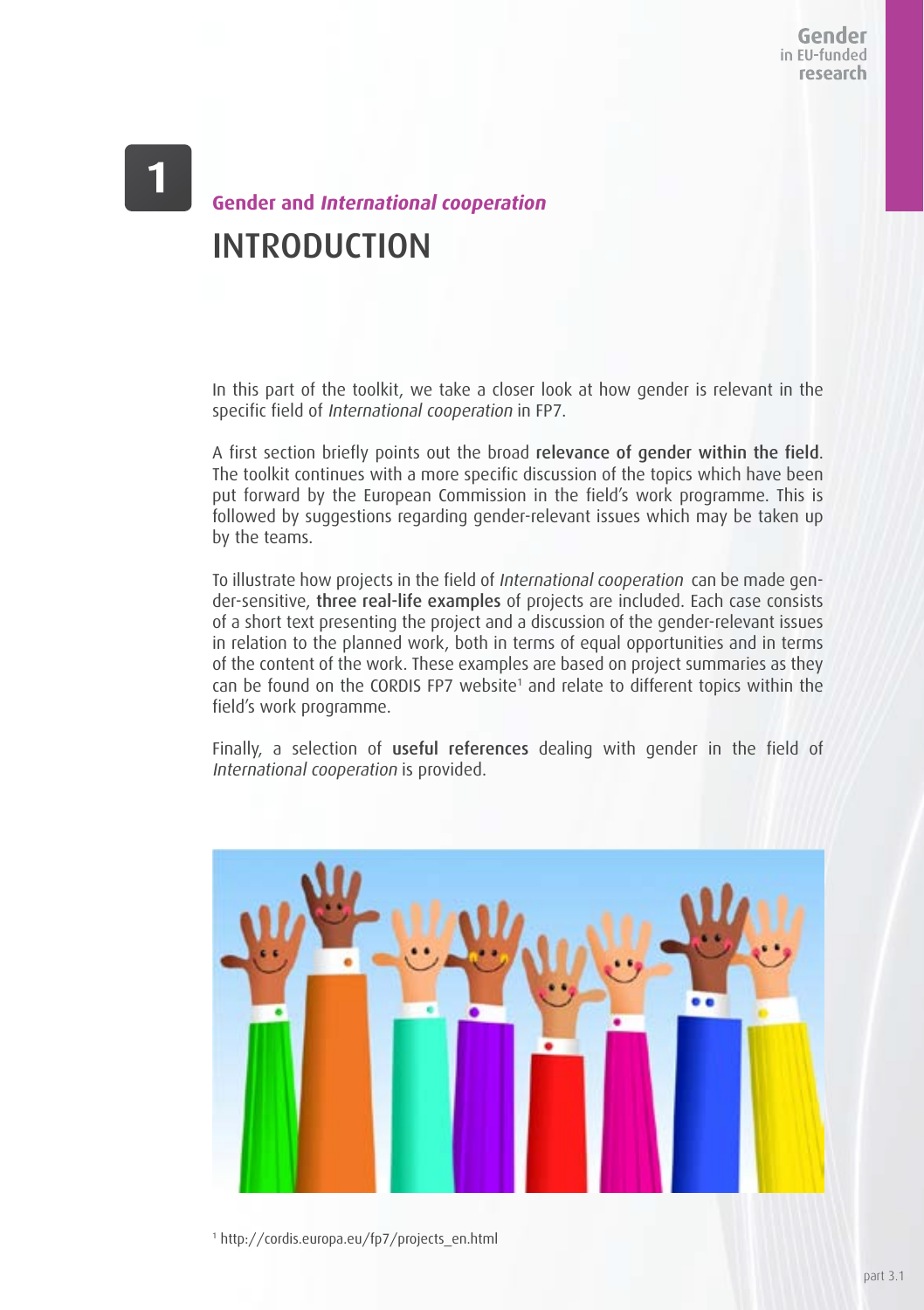$\mathbf{2}$ 

# GENDER AND THE INTERNATIONAL COOPERATION FIELD **Gender and International cooperation**

## **FP7 and International cooperation**

In FP7, international cooperation aspects form part of three programmes: Capacities, Cooperation and People. Theme-oriented international cooperation actions will be carried out under the Cooperation programme, international actions in the area of human potential will be carried under the People programme and horizontal support actions and measures with a focus other than a specific thematic area will be implemented under the Capacities programme.

Objectives of International cooperation under the FP7 Capacities programme :

To become more competitive and play a leading role at world level, the European Community needs a strong and coherent international science and technology policy. This international policy has three objectives:

- To support European competitiveness through strategic partnership with third countries in selected fields of science and by engaging the best third-country scientists to work in and with Europe;
- To enhance the production of knowledge and scientific excellence by enabling European universities, research institutions and firms to establish contact with partners in third countries, thereby facilitating access to the research environment outside Europe and promoting synergies on a global scale;
- To address specific problems that third countries face or that have a global character, on the basis of mutual interest and benefits.

### **How is gender relevant to this field?**

Activities within the Capacities programme are about human networking and working cooperation and as such are gender-relevant, particularly in terms of equal opportunities.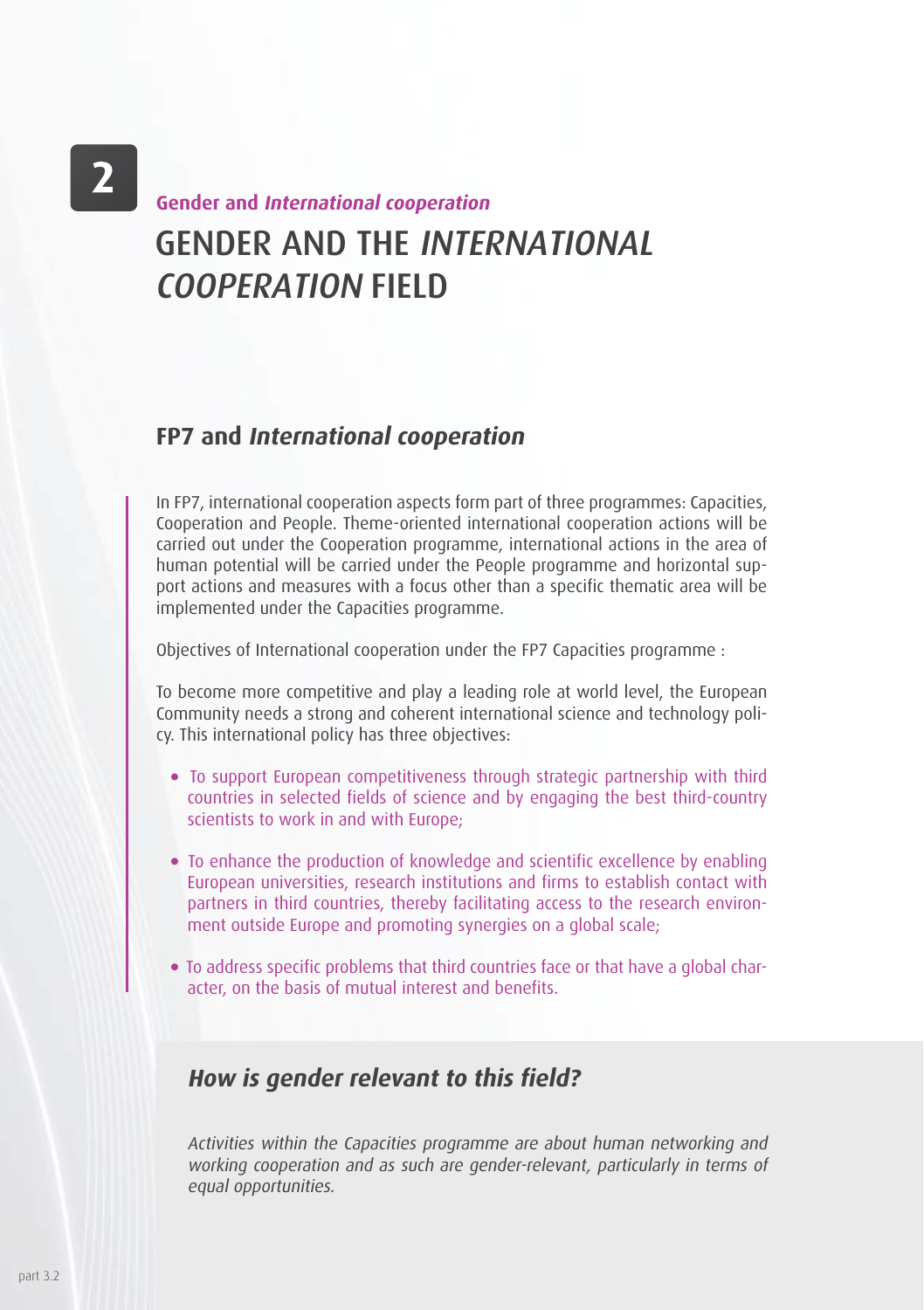Gender in FU-funded research

## **International cooperation – Capacities work programme**

The activities undertaken in this field will support:

- Bi-regional coordination of S&T cooperation including priority-setting and the definition of S&T cooperation policies Supporting bi-regional dialogue that will:
	- Promote and structure the participation of third countries in the activi ties of FP7;
	- Promote regional integration and lead to the identification and prioritisa tion of common research areas of mutual interest and benefit;
	- Facilitate the uptake and use of common research areas identified, and the monitoring of performance and impacts of international S&T cooperation across the specific programmes of FP7.

The aspects of dialogue, implementation, dissemination, monitoring and review should be considered as complementary.

- Bilateral coordination to enhance and develop S&T partnership that will:
	- Improve the process of providing information on programmes and funding designed to promote the cooperation of third countries in FP7;
	- Better identify and demonstrate mutual interest and benefit in S&T cooperation between the EU and specific third countries;
	- Share best practices via joint fora.
- Supporting the coordination of the national policies and activities of Member States and Associated States in international S&T cooperation.
- Other activities, such as evaluation and supporting transnational cooperation among NCPs.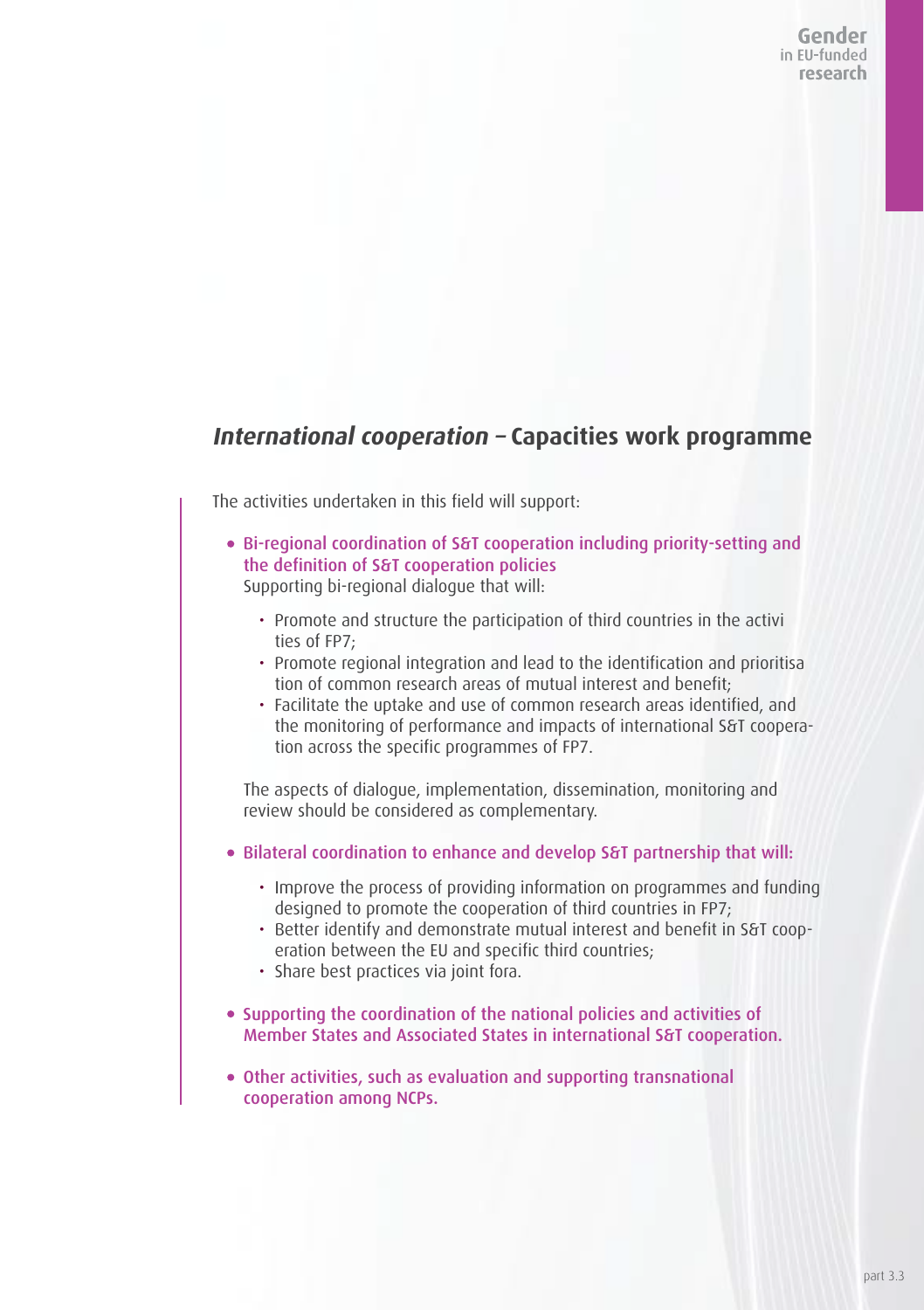## **How is gender relevant to these topics?**

- When collaborating across EU borders, researchers should be aware of how gendered (cultural and economic) differences between consortium partners may influence their perspectives on capacity building, networking, the potential research question(s) and methodologies.
- In FP7 special attention will be given to bi-regional coordination of S&T cooperation including priority-setting and definition of S&T cooperation policies; bringing together policy-makers, the scientific community, civil society and private-sector stakeholders from the EU and third countries to identify priorities and define policy orientations; implementing specific activities dedicated to strengthening participation from targeted countries and regions in FP7, including support for information points in the third countries. This means that policy-makers and civil society will be involved. These two actors can be very influential in empowerment and in changing existing gender structures, mechanisms, roles, etc. Researchers should therefore be aware of how gender is relevant in their research content so to make recommendations that help raise gender awareness and stimulate empowerment policies.
- Women and men use different techniques and strategies for networking. Virtual computer networks have a gender dimension: access to and control over the network, the role of the 'gatekeeper(s)' and all stakeholders involved are gender constructs. Ensuring equal access to all is important.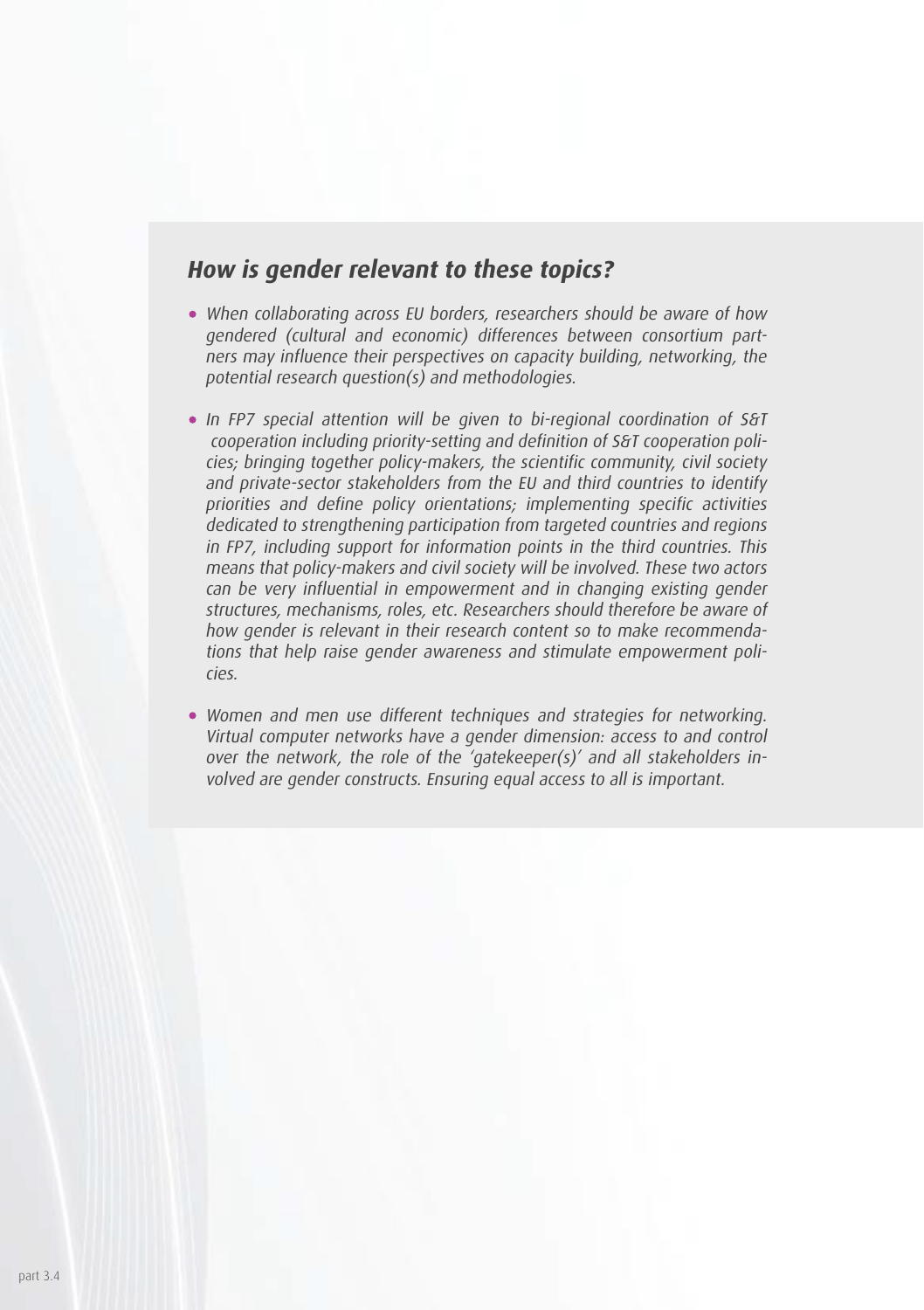## THREE EXAMPLES **Gender and International cooperation**

## Case 1 S&T dialogue between the EU and Latin America

## Project outline

The project is a four-year coordination action whose main goal is to strengthen biregional dialogue on S&T between EU Member States (MS), Associated States (AS) and Latin American Partner Countries (LAPC) at policy, programme and institutional (research entities) level, thus contributing to a threefold objective:

- promote the joint identification, setting up, implementation and monitoring of priorities of mutual interest for future work programmes across the specific programmes of FP7
- **•** jointly define S&T cooperation policies
- support and stimulate the participation of LAPC in FP7

The project will establish a coordination platform bringing together the key EU and LA policy-makers and programme managers, as well as representatives of research entities, universities and the private sector, eminent researchers and representatives of civil society, to set up dialogue fora at different levels, leading to the identification of S&T policies and priorities and defining specific activities to promote, support and stimulate the participation of LA researchers in FP7 and to strengthen international S&T cooperation. These activities will be aimed at strengthening the EU–LA Knowledge Area.

As political background, the project will consider and develop the ongoing EU–LA dialogue on S&T, since the Río Summit in June 1999, the ALCUE's Brasilia Action Plan for S&T Cooperation, the Guadalajara Declaration to set up the EU–LA Knowledge Area and finally the Vienna Summit in 2006 and the conclusions of the preparatory senior officials' meeting in Salzburg, taking it as a basis to go further in the practical implementation and updating of the existent policy guidelines.

The project will also consider the achievements of existing cooperation programmes. In this respect, major objectives are:

 Facilitating a bi-regional (and in the case of Mexico, Central America and Andean Countries, a complementary bilateral sub-regional) dialogue, involving stakeholders from policy-making, the science community and industries. The dialogue will address each other's S&T potentials, policy goals and demands to define common priorities and to develop joint scenarios and implementation strategies for strengthening S&T cooperation both at sub-regional and biregional levels;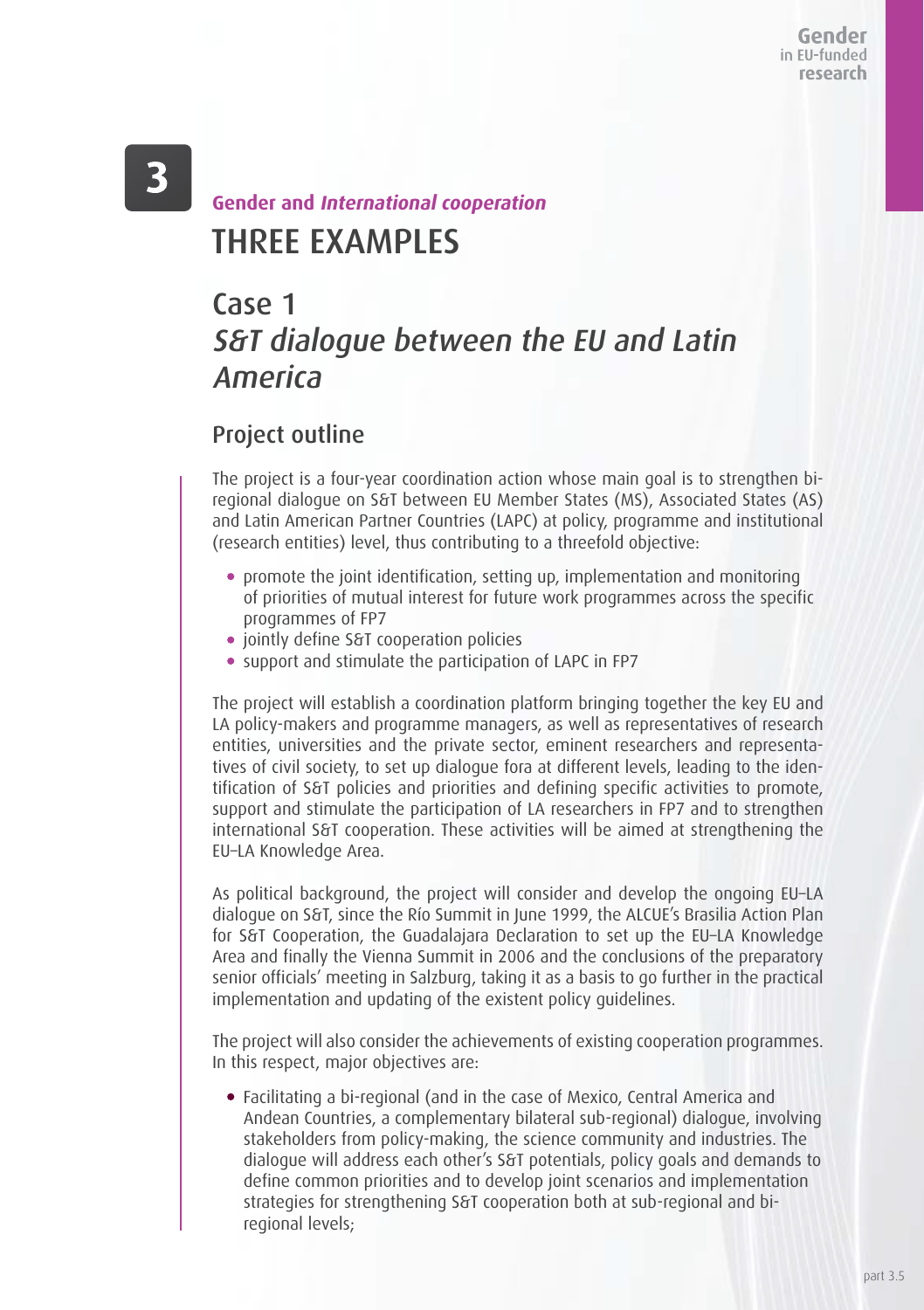- Facilitating the recommendations of the Brasilia Action Plan reiterated by the Salzburg senior officials' meeting;
- Implementing strategic analysis based on evaluation, impact assessment and scenario studies, in order to provide a knowledge base for the bi-regional/ bilateral dialogue and to support priority-setting and scenario development;
- Strengthening the participation of LAPC in the 7th EU Framework Programme with emphasis in the "Cooperation" part of the programme;
- Supporting the coherence and coordination of S&T cooperation activities with other EU policies (external, environmental, innovation etc.) concerning the LAPC, with an emphasis on the EU–LA dialogue on S&T to set up the EU–LA Knowledge Area and the Education Policy (Lifelong Learning Programme);
- Ensuring sustainability of the coordination and cooperation activities and building of joint ventures between MS, AS and LAPC;
- Setting up S&T-related activities addressing the challenges of the globalisation of research and achieving the global Millennium Goals.

In a concern to increase efficiency, to avoid duplication, to ensure the sustainability of successful activities of the past, and to learn lessons, the project will consider relevant previous and ongoing activities both inside and outside the EU RTD Framework Programme, as well as links with other EU policies.

The consortium is composed of relevant stakeholders that have worked in recent years on several actions aiming to analyse and support European Union–Latin American Scientific Research and Innovation Cooperation.

The coordination action is structured around a number of work packages (WPs) (= on-line workgroups).

> **WP1** Analysis, monitoring  $\Box$ and review

**WP2** Strengthening the  $\mathbb I$ participation of LA in FP7

### **WP3**

Bi-regional  $\Box$ policy dialogue

**WP4** Bi-regional scienceĐindustry<sup>[]</sup> relationships

**WP5** Raising awareness and  $\Box$ dissemination activities

> **WP6** Project  $\Box$ management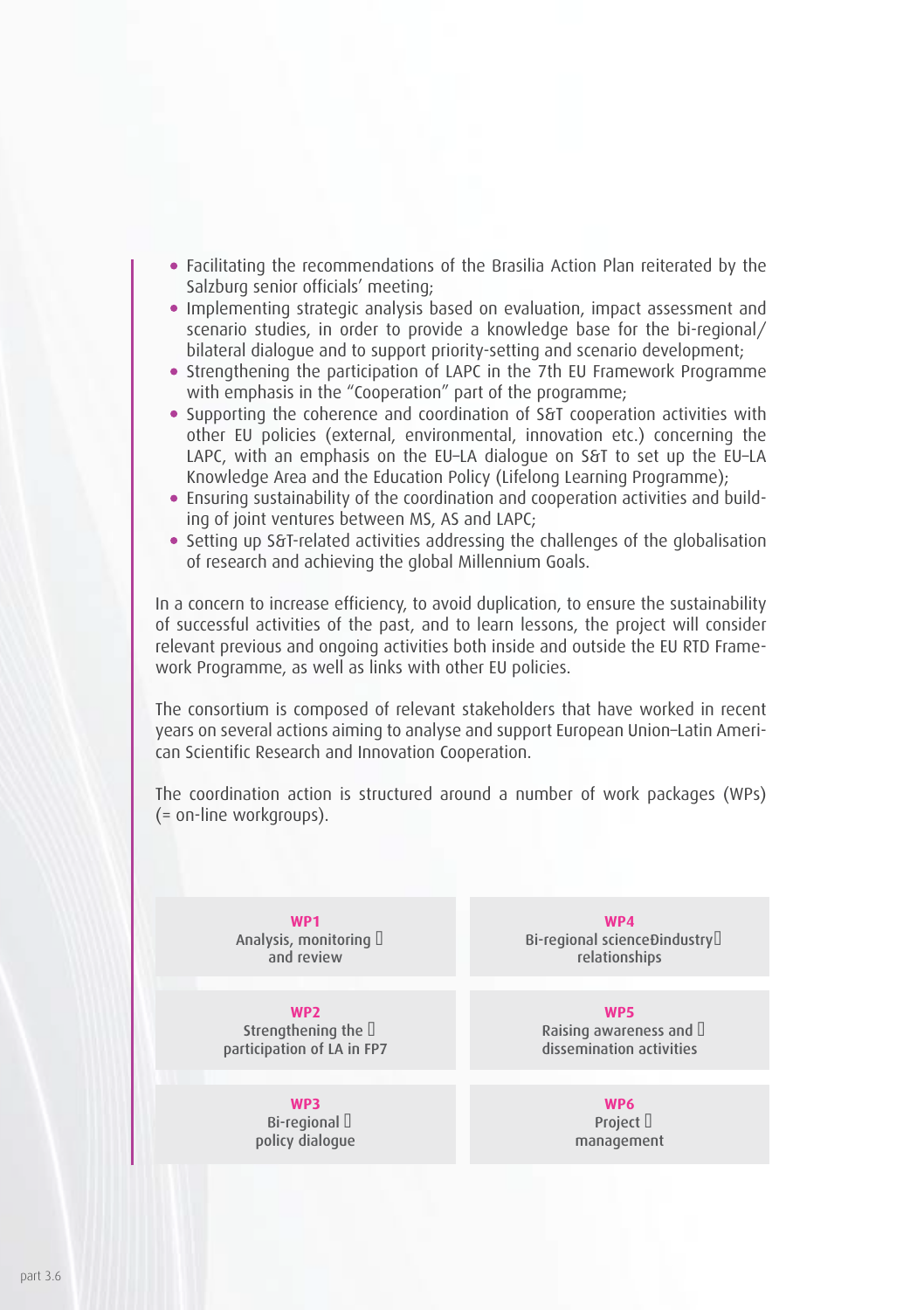## Identification of relevant gender issues

#### Equal opportunities for women and men

This project aims to set up a platform to support and encourage joint research, so equal opportunities for men and women in this platform are very relevant.

It can be assumed that the coordination platform will have different management levels, so not only do we need to make sure that both women and men participate in the platform, but also participation of both men and women should be encouraged whenever possible at all levels of decision-making. For example, when organising meetings, each organisation can be asked to appoint one female and one male delegate as its nominated representative and his/her deputy.

By ensuring a balanced participation by men and women at all levels in the project, the conditions are created for higher gender-sensitiveness of the work that will be performed, which will in turn improve the quality of the project's outcomes.

Since the project will involve a lot of countries, it would be interesting to exchange equal opportunity good practices among these countries.

It is clear from the summary that this network will build upon a lot of previously made cooperation agreements. It would be interesting to examine how gendersensitive these agreements are with regards to equal opportunities issues.

#### Gender in the project content

The central task of the coordination platform will be to set up research priorities of mutual benefit and interest. The research priorities should be developed in a gender-sensitive manner, taking into account both men's and women's research needs. It can also include gender-specific topics: setting up a research agenda is an ideal opportunity to incorporate gender topics that have not yet been studied.

The literature in the field of gender theory developed in the EU Member States and in LA countries respectively might give useful inspiration for joint further research, which would usefully complement the existing knowledge base. Such research would furthermore make the link with the EU gender equality policy. The following may be interesting topics for analysis and debate in the project: gender and networking strategies, gender and research topics, gender and (research / industry) workforce statistics.

One of the work packages is dedicated to dissemination, an activity where it is important to reach men and women equally by using dissemination methods that are not gender-biased, to address men's and women's concerns and needs equally, and to produce publications that do not contain gender-stereotypical representations (e.g. pictures of 'scientists' should show both men and women, and not only men). It might also be a good idea to organise a specific event on gender in research.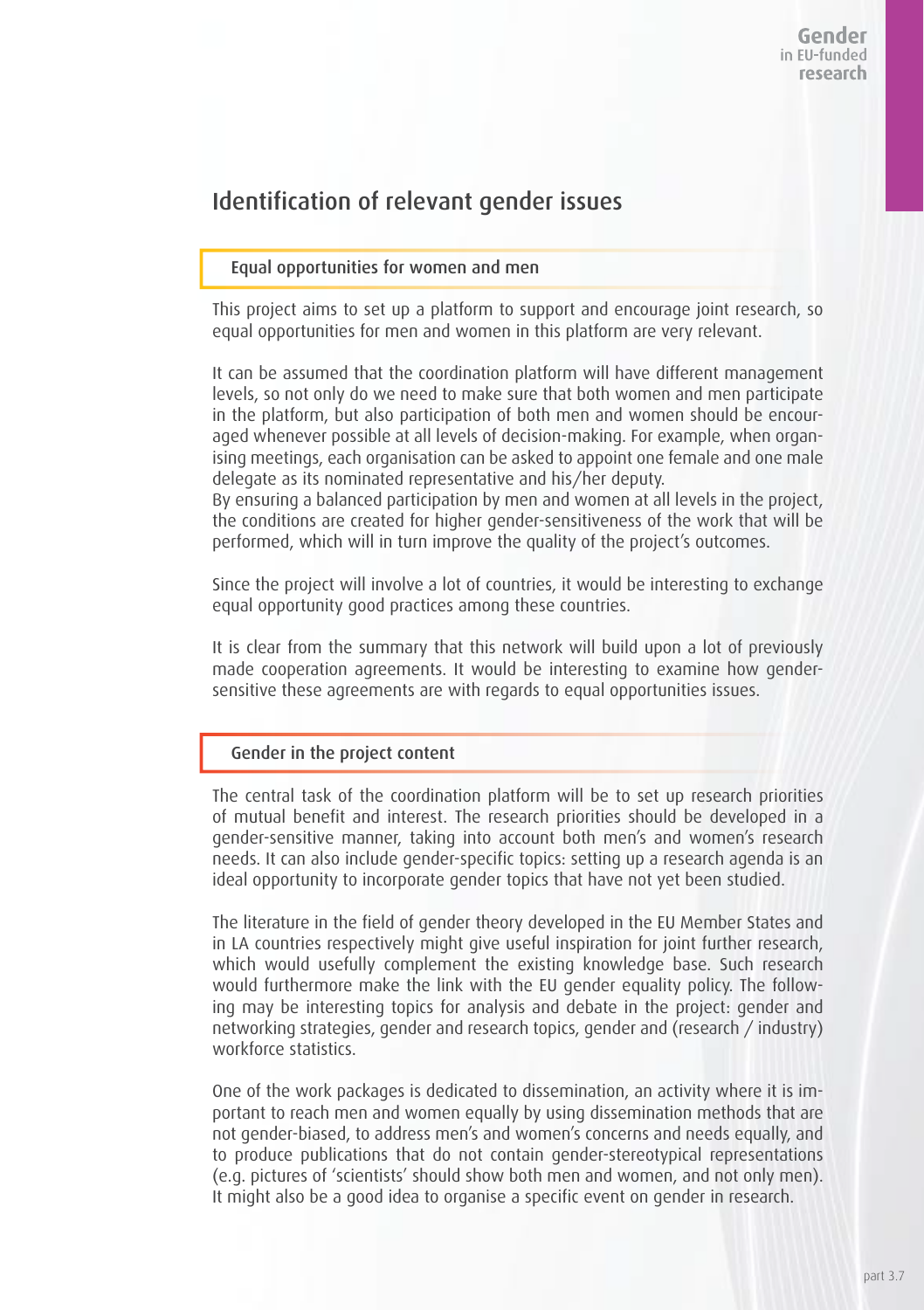## Case 2 ICT cooperation among the EU, Eastern Europe and Central Asia

### Project outline

The project, based on the sound outcomes of and lessons learnt in the previous project implemented in Russia in 2006–2008, will expand the experience to the Eastern Europe & Central Asian countries, identifying and promoting the visibility of mutual RTD potential and collaboration opportunities.

The project will:

- promote the EU ICT programme and raise awareness of the benefits of mutual collaboration;
- identify the potential for R&D ICT collaboration between the European Union and nine countries of Eastern Europe and Central Asia;
- expand the EU-Russian ICT research community to four targeted countries (Ukraine, Belorussia, Armenia and Kazakhstan) through the opening of a competence platform and implementing pilot actions such as networking and brokerage events and assistance with integration into the European Technology Platforms and Networks of Excellence;
- provide support to research teams from the targeted countries with the goal of increasing the number of ICT FP7 partnerships between researchers from Europe and targeted countries.

The project activities will be carried out in collaboration with national stakeholders and other relevant cooperation projects with a view to exploiting synergies and maximising impact.

Several ICT projects will be started deploying the Grid technology. Grid technologies and supercomputing help structure the scientific community and therefore play a key role in the construction of an efficient research and innovation environment.

As an example, the 'health grid' is an innovative way to support broad access to rapid, cost-effective and high-quality healthcare. In particular, the areas of healthcare provision and research that can be beneficially affected by Grid technology include: medical imaging and image processing; modelling the human body for therapy planning; pharmaceutical research and development; epidemiological studies; genomic research and treatment development.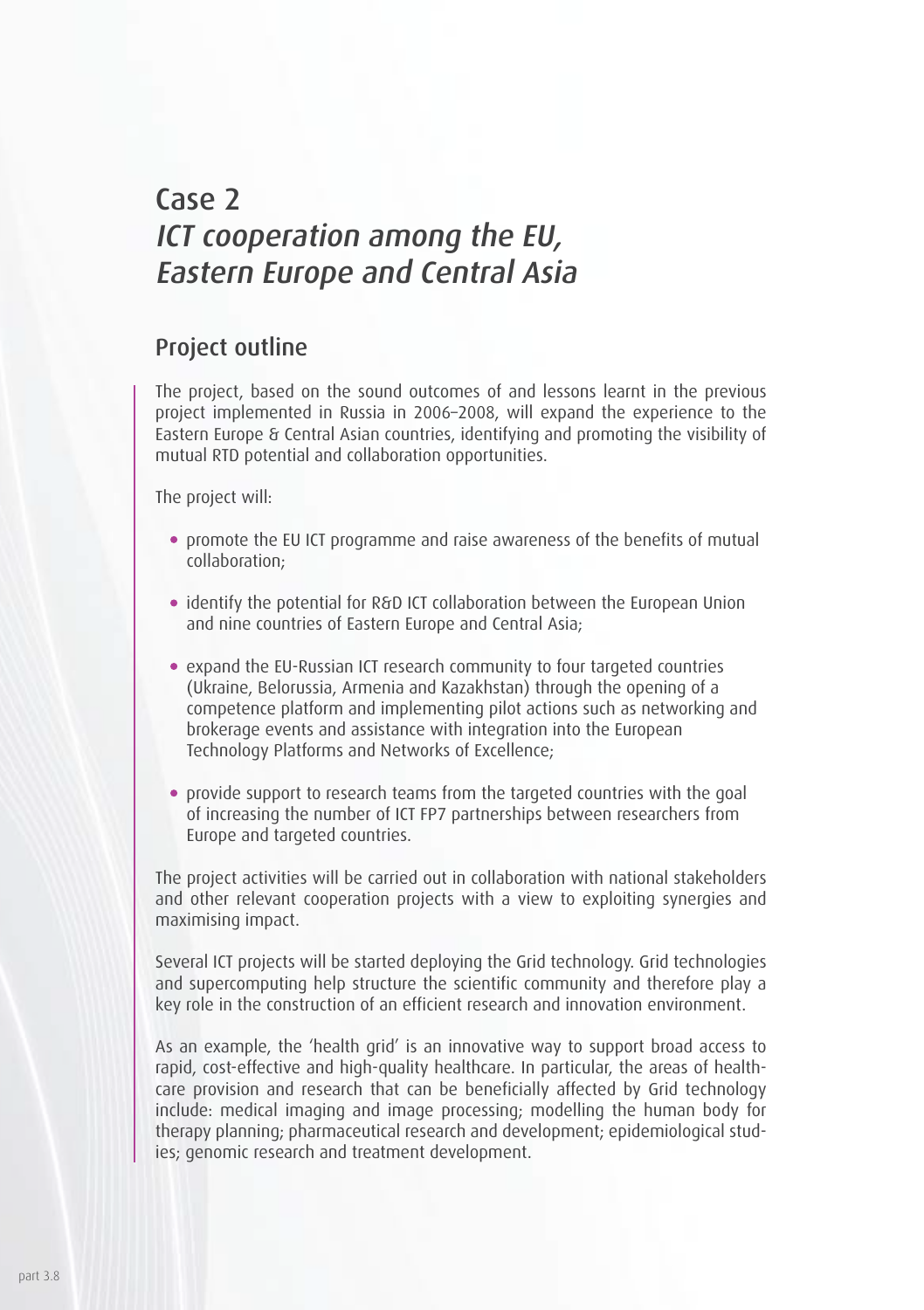

## Identification of relevant gender issues

#### Equal opportunities for women and men

The project outline does not provide details of the composition of the project team. Since it can be understood that organisations from the EU, Eastern Europe and Central Asia will be networked in the context of this project, it makes sense to draw participants' attention to the importance of a balanced involvement of men and women in the project's activities as well as in future research activities.

The historical backgrounds of the countries involved in terms of gender roles and the combination of family and work are very different. An exchange on these issues, including on the respective policies in the various countries, would probably be helpful to clarify the existing situation and to identify the problems that need to be addressed.

In order to promote equal opportunities and balanced participation, it would therefore be a good idea to provide for a distinct activity in the project, including an exchange of good practices regarding equal opportunities in the workplace.

Since this project builds upon the experience of a previous project, it would be good to look at the workforce statistics of that project and see if there is an evolution on the number of males and females participating according to rank and type of job.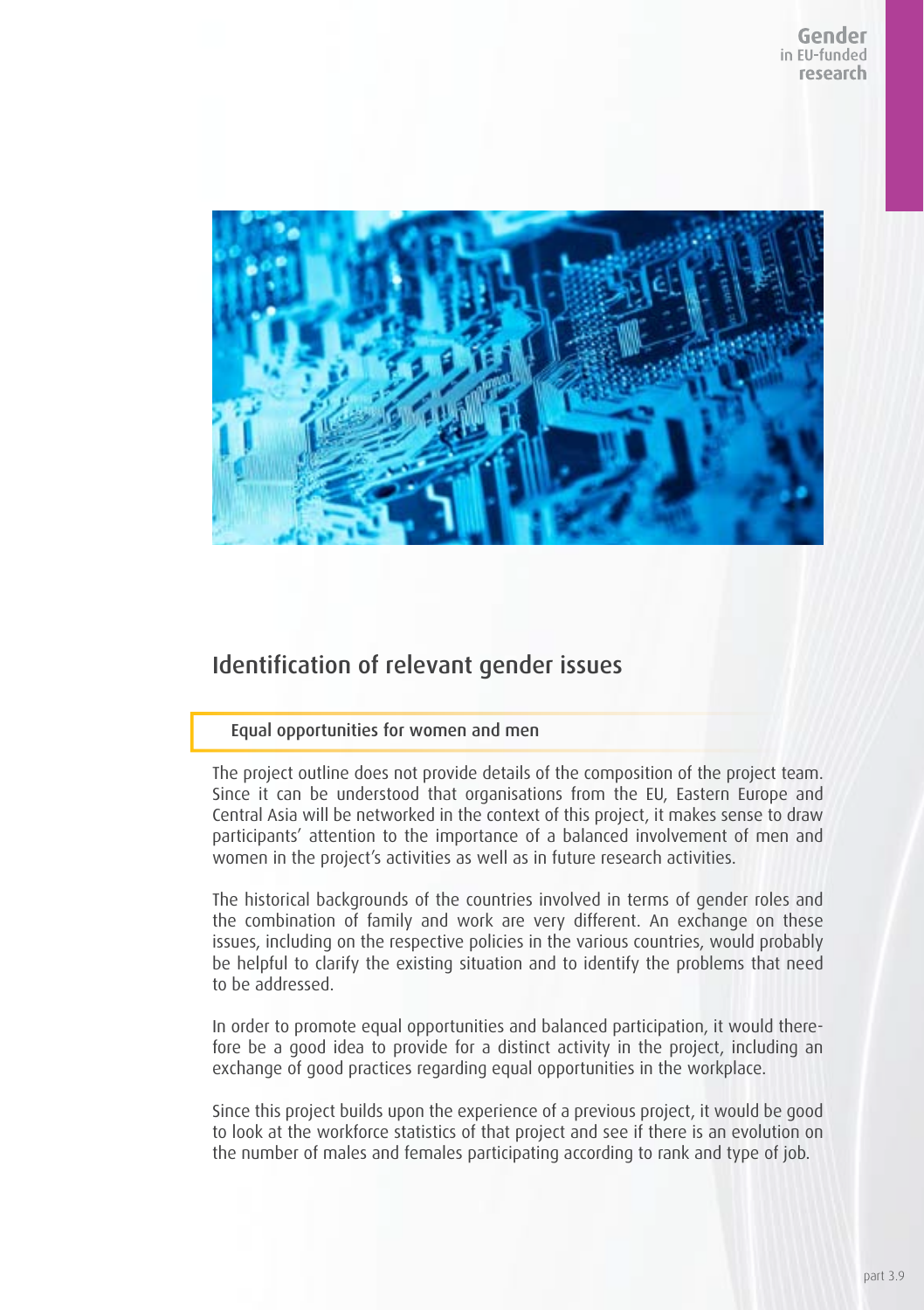#### Gender in the project

The project's focus is on the promotion of the EU ICT programme, through all types of activities.

Gender is very relevant in ICT, and much research has been done on this theme which can provide useful input for the planned work. Among the general public, there exist gender differences in computer literacy, in access to ICT, in its use and in its perceived usefulness. And not only are there such gender differences, these are to an important extent subject to other variables: employment status, level of education, income, age, etc. For example, the rate of computer illiteracy is higher among unemployed women than among employed women. It would be laudable if the project undertook specific actions to close (part of) these ICT gender gaps, for example by stimulating projects focusing on such topics. Improving women's access to, knowledge of and use of ICT are important ways to empower them.

Another relevant dimension is women's under-representation in the ICT sector, a sector which is typically regarded as 'male'. This gendered image is explained by the stereotypical association of technology with men. This is a well-known phenomenon which not only has been researched, but has also triggered efforts to attract more women to enter ICT professions. Such initiatives were oriented for example towards convincing more girls to study ICT, or to changing the masculine image of the sector. In light of women's low rate of participation in the field of ICT, it is important to consider the interrelations between gender, work, time and technology. Efforts to redress existing imbalances should thus take into account this broader context and also address the standard gendered patterns, roles and relations.

It would be very interesting and useful if a specific event were organised on 'gender and ICT'. Such an event would not only raise awareness of these important issues, but could also trigger gender-specific ICT initiatives which could be funded through the EU RTD Framework Programme.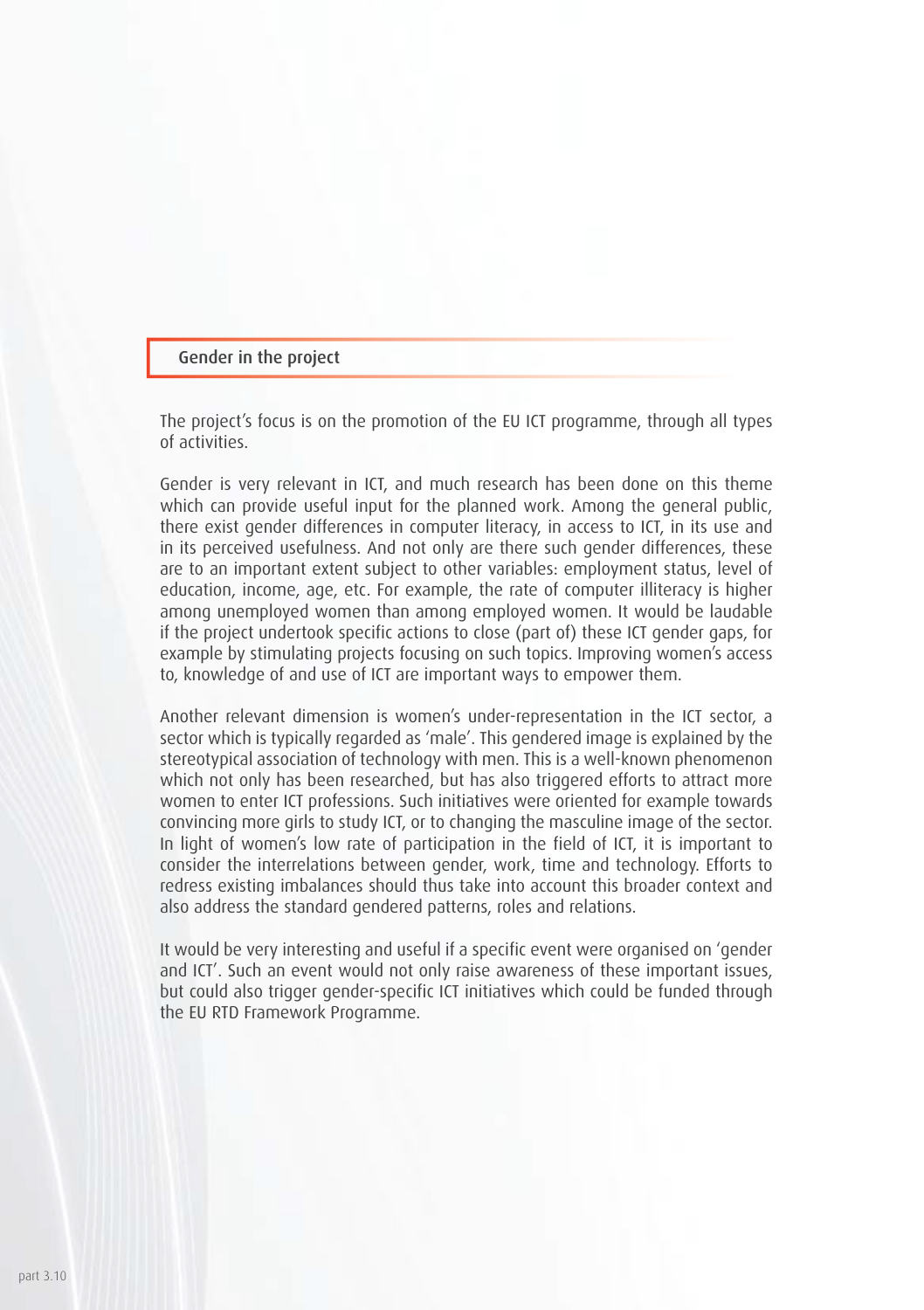## Case 3 Research cooperation between Europe and Australia

## Project outline

### Objectives and approach

The project is dedicated to facilitating effective research cooperation between Europe and Australia. It serves the entire Australian research and innovation community, and plays an active role in facilitating European-Australian research and innovation cooperation.

The overall objectives of the project are to maximise the likelihood that:

- opportunities for attractive and feasible research cooperation are exploited effectively
- Australian researchers can exploit attractive and feasible cooperation opportunities with the far larger European research, development and demonstration effort

This particular project is pioneering the application of a suite of methods and technical tools designed to lead to more effective decision-making. This includes carrying out analyses using quantitative indicators of research and innovation performance, in order to map collaborative activity and to inform the policy community of the benefits arising from support for international research collaboration.

The underpinning rationale for the project is that research and innovation cooperation between Europe and Australia will be enhanced by providing evidence-based answers to the following questions:

- Why collaborate? Defining collaboration value propositions
- What to collaborate in? Defining thematic priorities for collaboration
- How to collaborate? Assessing and recommending strategies and tactics
- Who should collaborate? Providing advice appropriate to different career stages

### Implementation and dissemination activities

Key aspects of the implementation of the project are:

1.Making Australian R&D capability visible and known:

- Providing key information on those aspects of major thematic areas in which the Australian R&D capability is competitive at a global level.
- Increasing the likelihood of competitive Australian capabilities being recognised and involved in EU FP7 R&D.
- Providing sufficient resources to enable effective outreach, information and communication.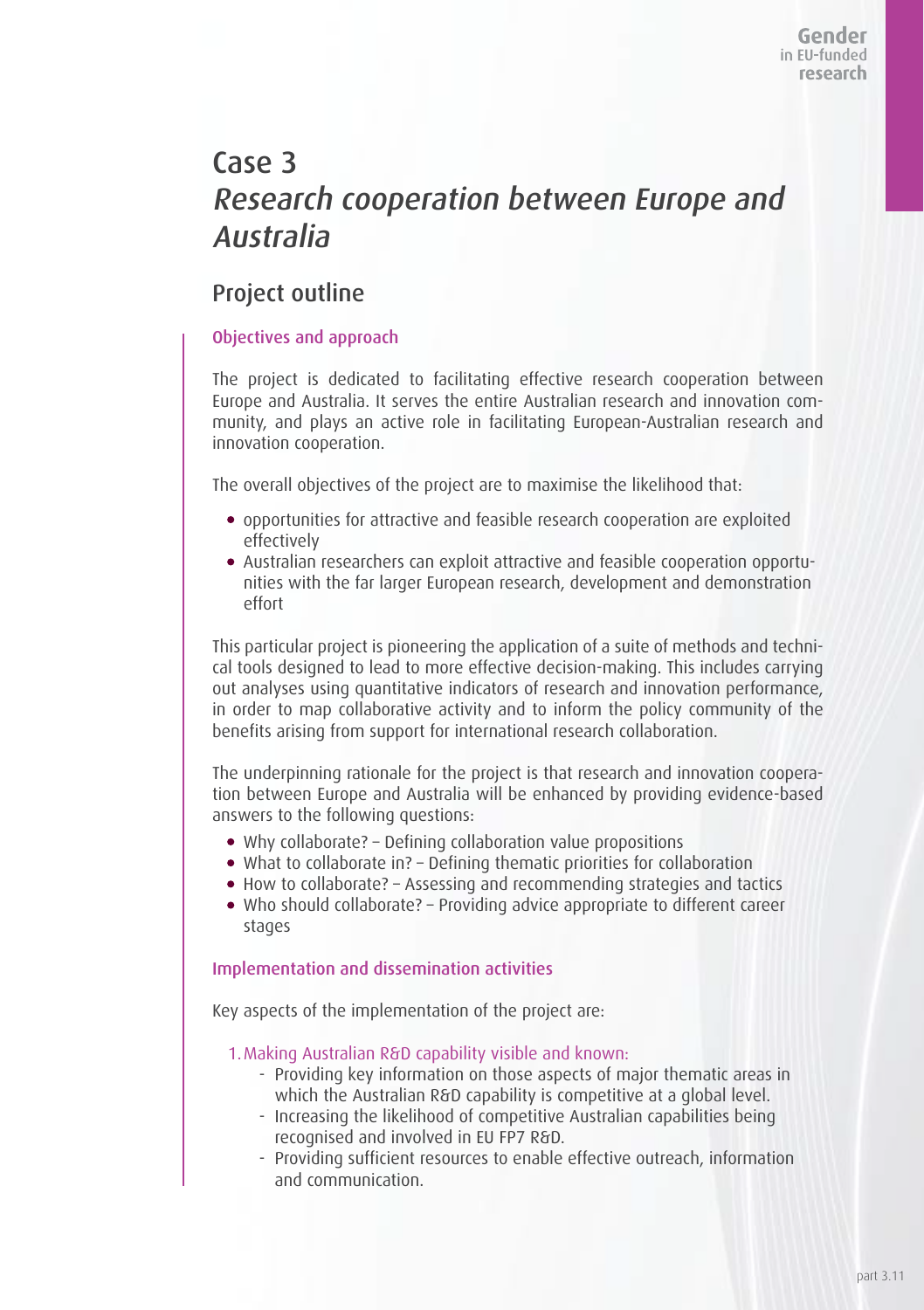#### 2.Promulgating best practice strategies and tactics:

- Maximising the benefits and minimising the risks associated with European-Australian R&D cooperation by disseminating appropriate decisionsupport information for academia and industry.

#### 3.Support activities:

- Developing a website with timely information on EU RTD cooperation opportunities.
- Developing an online database of collaborative projects.
- Providing helpdesk support.
- Planning and delivering collaboration agenda-setting workshops in response to emerging opportunities.

### 4.Developing a software-based impact monitoring system:

- Developing a software-based method for tracking research engagement across the full life cycle from initial concept/opportunity through to collaboration outcomes.
- Providing an auditable means of demonstrating the project's added value.

As regards dissemination, experience has shown that the most effective means of disseminating information is via opinion pieces written by the Executive Director and placed in national newspapers and professional periodicals. Newspapers and periodicals are keen to publish such pieces provided that they address topical issues. It is usually possible to link a discussion of a particular topical issue with a more general discussion pertinent to enhanced Australian-European research and innovation collaboration.

Significant findings from the project's work on quantitative research and innovation performance indicators will be reported in working papers aimed at the policy community and in relevant peer-reviewed academic journals.

#### Expected impact

The expected impacts of the project are:

- improved S&T cooperation between Europe and Australia by providing information and by identifying priorities and best partners for collaboration;
- a measurable increase in the number of effective collaborations;
- improvements in mutual understanding of the research systems in Europe and Australia, and in the reciprocal benefits to be obtained from cooperation.

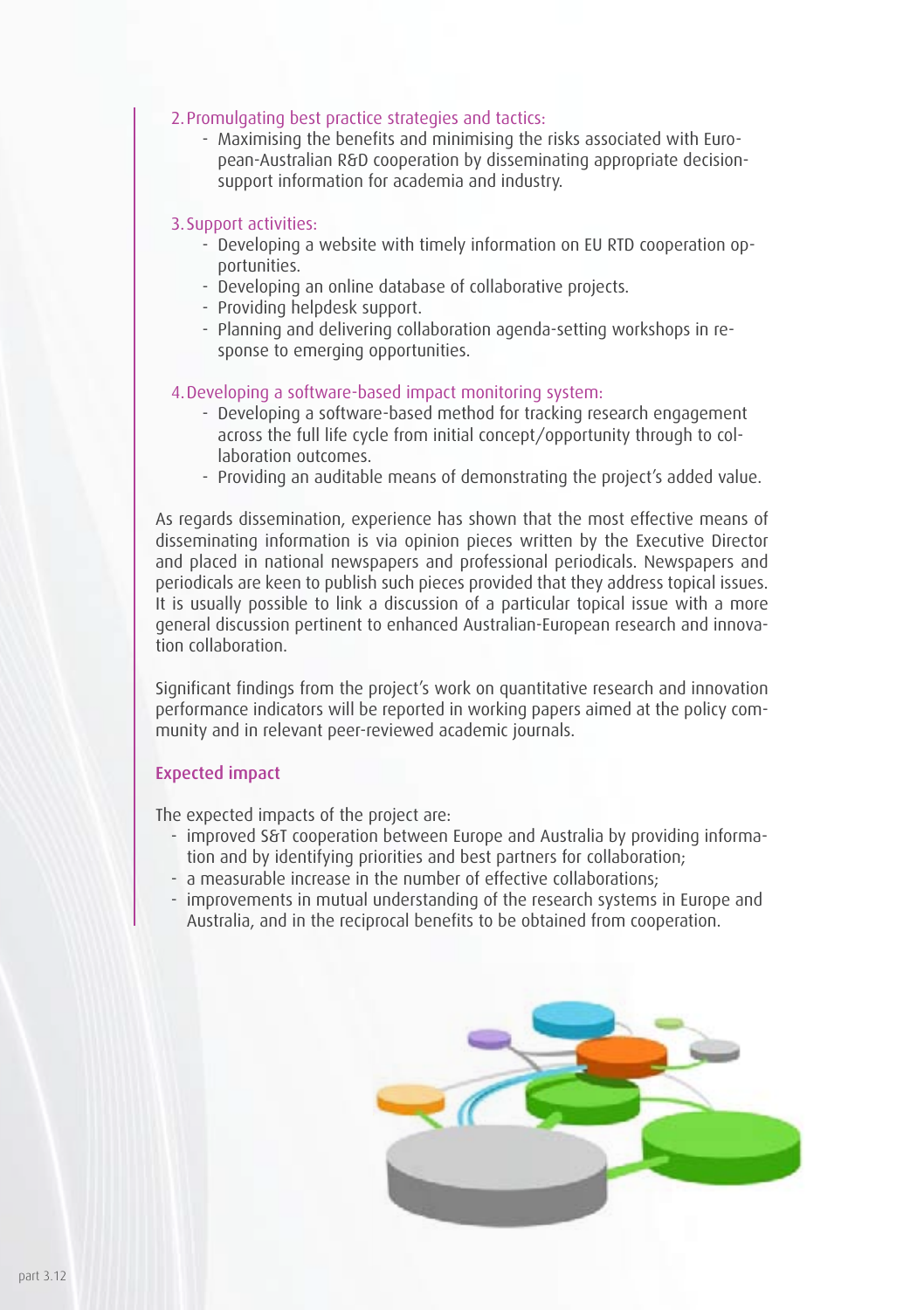## Identification of relevant gender issues

#### Equal opportunities for women and men

Since this is an ambitious and large-scale project in which a lot of people will be involved, special attention will need to be paid to providing equal opportunities for men and women.

The international mobility of researchers is an important issue that needs to be addressed, especially in the light of the EU-Australian collaborations which the project is pursuing. Different career stages involve different opportunities and constraints regarding mobility, and there are important gender differences in this respect. Consequently, it is important to take these into account and to accommodate a satisfying work-life balance for all, so that male and female researchers can equally contribute to and benefit from the possibilities offered by EU-funded research.

As the project aims to reach many EU and Australian researchers, it might become a platform for exchange on initiatives fostering equal opportunity in the research community.

#### Gender in the project content

There are four sets of activities in this project: communicating about research and research opportunities, identifying and disseminating best practices, support activities and an impact monitoring system.

In view of the fact that this project promotes collaboration between the EU and third countries, it is especially important to communicate the gender equality objectives in the EU RTD Framework Programme. Concerns about the participation of women in research and the gender dimension in the content of work should thus be explicitly addressed.

Setting up cooperative research projects involves important choices and decisions. The thematic priorities and the composition of the team are two such decisions. Both have a gender dimension which should be communicated and explained to the research community which the project seeks to engage in EU-funded research.

As regards the choice of the thematic priorities, the research community is recommended to reflect critically on the different ideas:

- How do the priorities relate to women's and men's lives respectively, and whose needs do they seek to address?
- May the results of the collaborative action favour one sex more than the other, and if so, can this be justified?
- Does the body of existing knowledge about the possible future thematic priority subject contain references to gender? If not, this might be a prompt towards novel and highly relevant future research.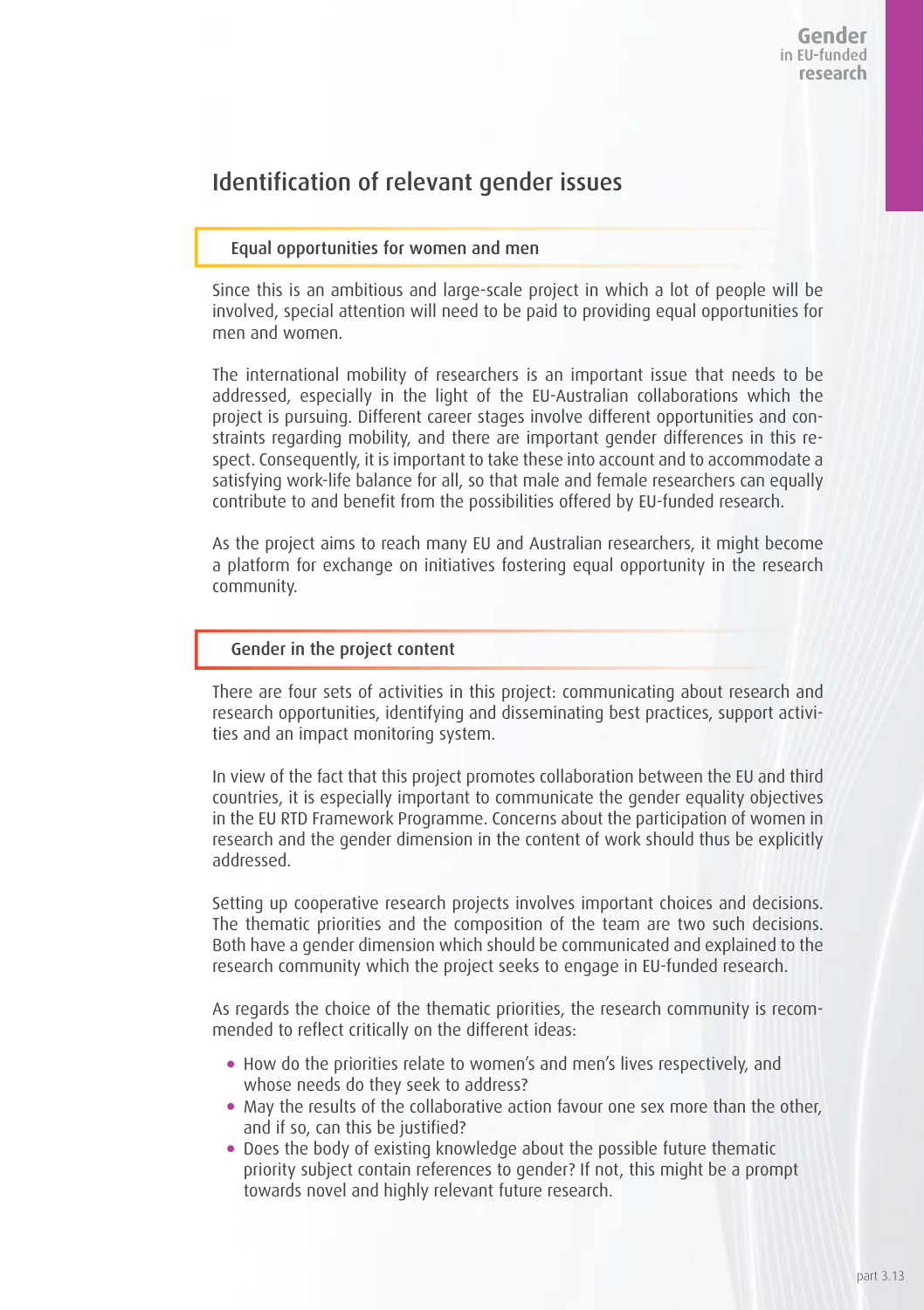The management of diverse teams is a challenge, and can constitute a specific issue on which good practice can be identified.

The outline mentions that 'collaboration agenda-setting workshops' will be organised. It is important that both men's and women's interests and research needs are considered in such workshops, and that men and women can contribute equally in them. Moreover, 'gender in research' could be a specific theme of such workshops.

The impact monitoring system that will be set up should track women's participation in research (ideally distinguishing among the different academic levels), as well as identifying those research projects which contribute to building knowledge on gender issues, so that the added value of the project in terms of promoting gender equality can be demonstrated.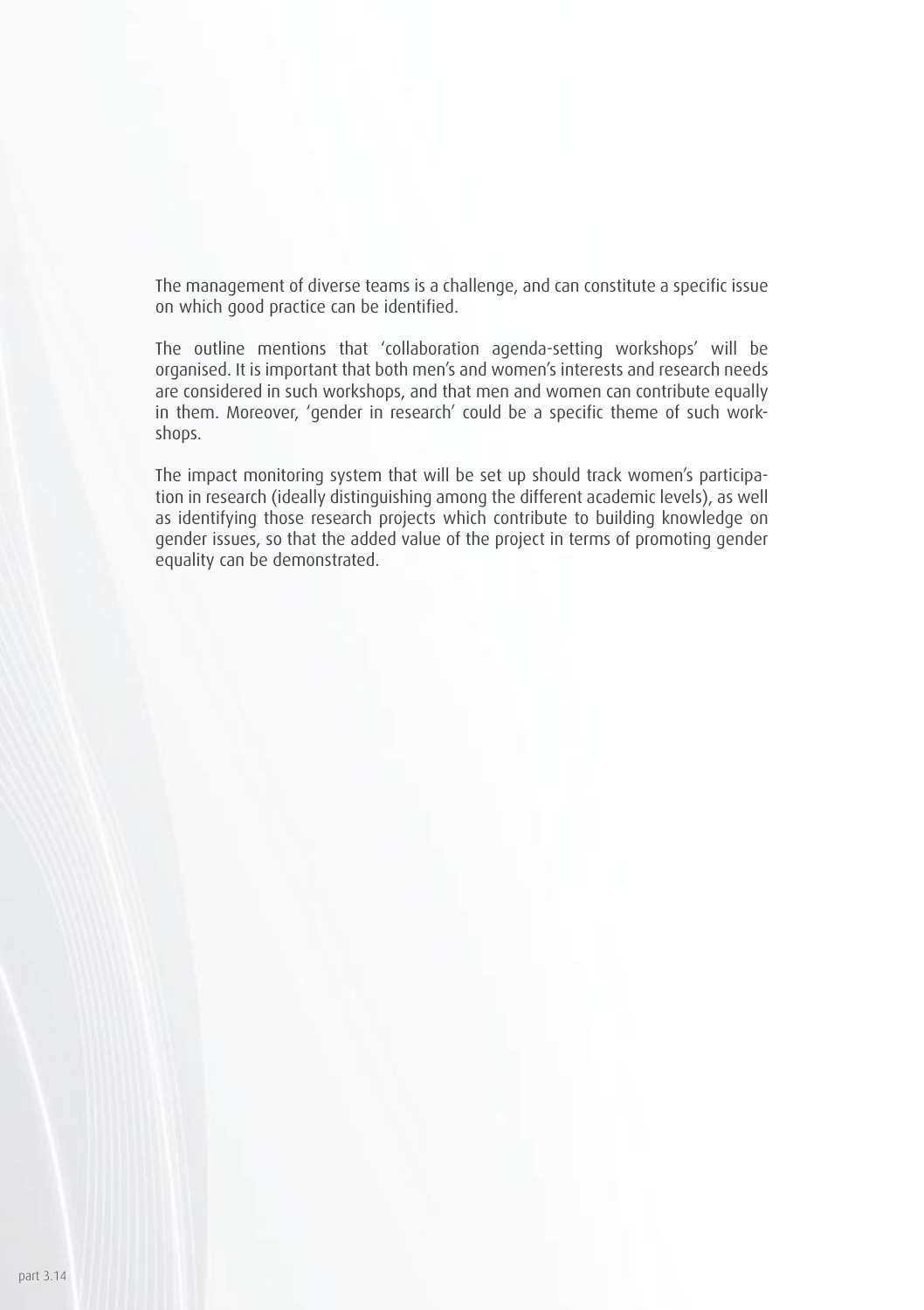### **Gender and International cooperation**

# USEFUL READING

Ashworth G. (1996), Gendered governance: an agenda for change, United Nations Development Programme, http://nird.ap.nic.in/clic/rrdl100.html (30/04/2009).

Barry J., Honour T and Palnitkar S. (1998), Women, urban governance and the public service ethos, in Crime, Law and Social Change, March 29(2-3).

Bridge (2007), International and regional databases of gender statistics, http://topics.developmentgateway.org/gender/rc/ItemDetail.do~1110538?intcmp=700.

Derbyshire H. (2002), Gender manual: a practical guide for development policy makers and practitioners, DFID.

Hausmann R., Tyson L. D. and Zahidi S. (2006), The Global Gender Gap Report 2006, World Economic Forum, http://www.weforum.org/en/initiatives/gcp/Gender%20Gap/GenderGap (30/04/2009).

Huyer, S. and Westholm, G. (2007), Gender indicators in science, engineering and technology: an information toolkit, UNESCO, Paris.

International Bank for Reconstruction and Development/World Bank (2007), Global Monitoring Report 2007. Millennium Development Goals: Confronting the Challenges of Gender Equality and Fragile States.

Kabeer N. (2007), Marriage, Motherhood and Masculinity in the Global Economy: Reconfiguration of Personal and Economic Life, IDS Working Paper, (290):69.

Moser C. and Moser A. (2005), 'Gender mainstreaming since Beijing: a review of success and limitations in international institutions', in Gender & Development, July 2005;2(13).

Mukhopadhyay M. and Meer S. (2004), Creating voice and carving space: redefining governance from a gender perspective, Royal Tropical Institute, Amsterdam.

Ostergaard L. (1992), Gender and development, Routledge, London.

Schiebinger L. (2008), Gendered Innovations in Science and Engineering, Stanford University Press.

Sen A. (1990), More Than 100 Million Women Are Missing, New York Review of Books, 37, December 20.

United Nations Economic Commission for Europe (UNECE) (2008), Statistical database, comparable data for Europe, North America and Central Asia, http://w3.unece.org/pxweb/Dialog/ (30/04/2009).

World Bank (2009), Gender Equality as Smart Economics: A World Bank Gender Action Plan.



For further information and useful links, please consult the Gender in Research Toolkit and Training website under www.yellowwindow.com/genderinresearch.